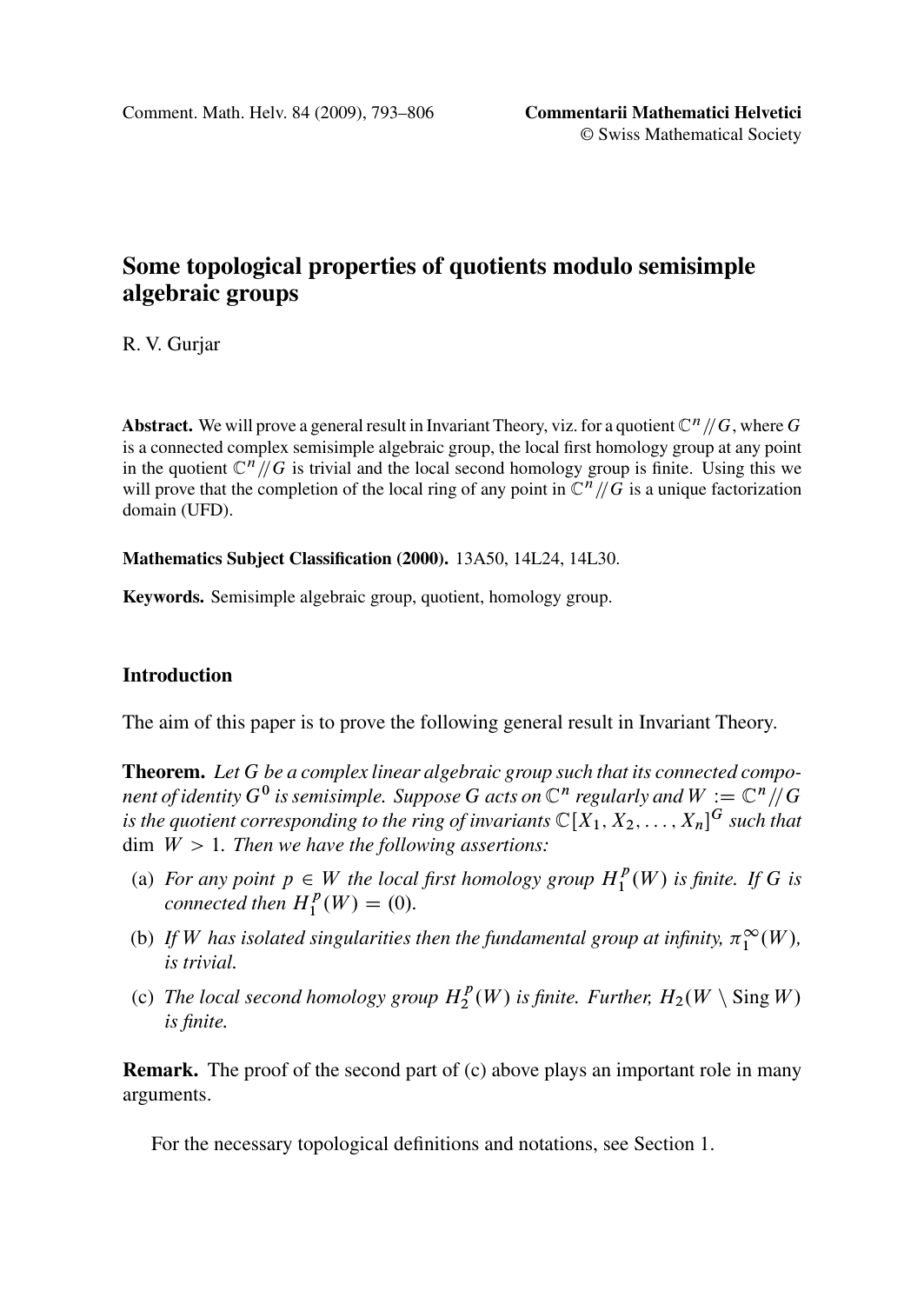**Remarks.** (a) It is proved in [8] that the local fundamental group  $\pi_1^p(W)$  is always finite whenever  $G$  is (not necessarily connected) reductive. But even if  $G$  is connected semisimple  $\pi_1^p(W)$  can be non-trivial. The author is thankful to T. N. Venkataramana for showing a construction of examples of this. See remark at the end of the proof of the theorem.

(b) If  $G^0$  is not semisimple then  $H_2^p(W)$  can be of rank  $> 0$ . An example of this is given after the proof of theorem.

We have the following useful consequence of the theorem.

**Corollary.** *Let* G *be a connected semisimple group and let* W;p *be as in the statement of the theorem. Then the analytic local ring*  $\mathcal{O}_{W,p_{an}}$  *is a UFD.* 

The example given after the proof of the theorem shows that for G connected reductive this is not always true. In the corollary, presumably even the completion of  $\mathcal{O}_{W,p}$  w.r.t. its maximal ideal is factorial. The example mentioned above can be modified to show that the local ring of a rational singular point on an algebraic variety can be a UFD but its completion may not be so.

V. B. Mehta has informed the author that there exists an example of a quotient  $\mathbb{C}^n$  // G which has a factorial local ring but whose completion is not factorial. In this example G is a torus.

**Acknowledgements.** The author is thankful to T. N. Venkataramana for showing some interesting representations of semisimple groups which illustrate that we cannot expect triviality of the local fundamental group of quotients in the theorem. He would also like to thank V. L. Popov for showing an example where the complement of the principal stratum in the Luna stratification can have divisors even for connected semisimple groups. The author is thankful to the referee for carefully reading the manuscript, pointing out many inaccuracies in the earlier version and making useful suggestions for improving the readability of the paper.

### **1. Preliminaries**

All the varieties considered in this paper are complex algebraic or analytic varieties.

For any topological space T we will denote by  $H_i(T)$  (resp.  $H^i(T)$ ) the singular homology (resp. cohomology) with integer coefficients.

For any normal algebraic variety or a normal complex space Z and  $p \in Z$  the local  $m^{\text{th}}$  homology group  $H_m^p(Z)$  is defined as the group  $H_m(U - \text{Sing } U)$ , where U is a suitable small neighborhood of  $p$  in Z. This notion is well-defined. There are arbitrarily small such neighborhoods of  $p$ . One way to see this is to use a triangulation of Z such that Sing Z is a closed subcomplex and use local properties of simplicial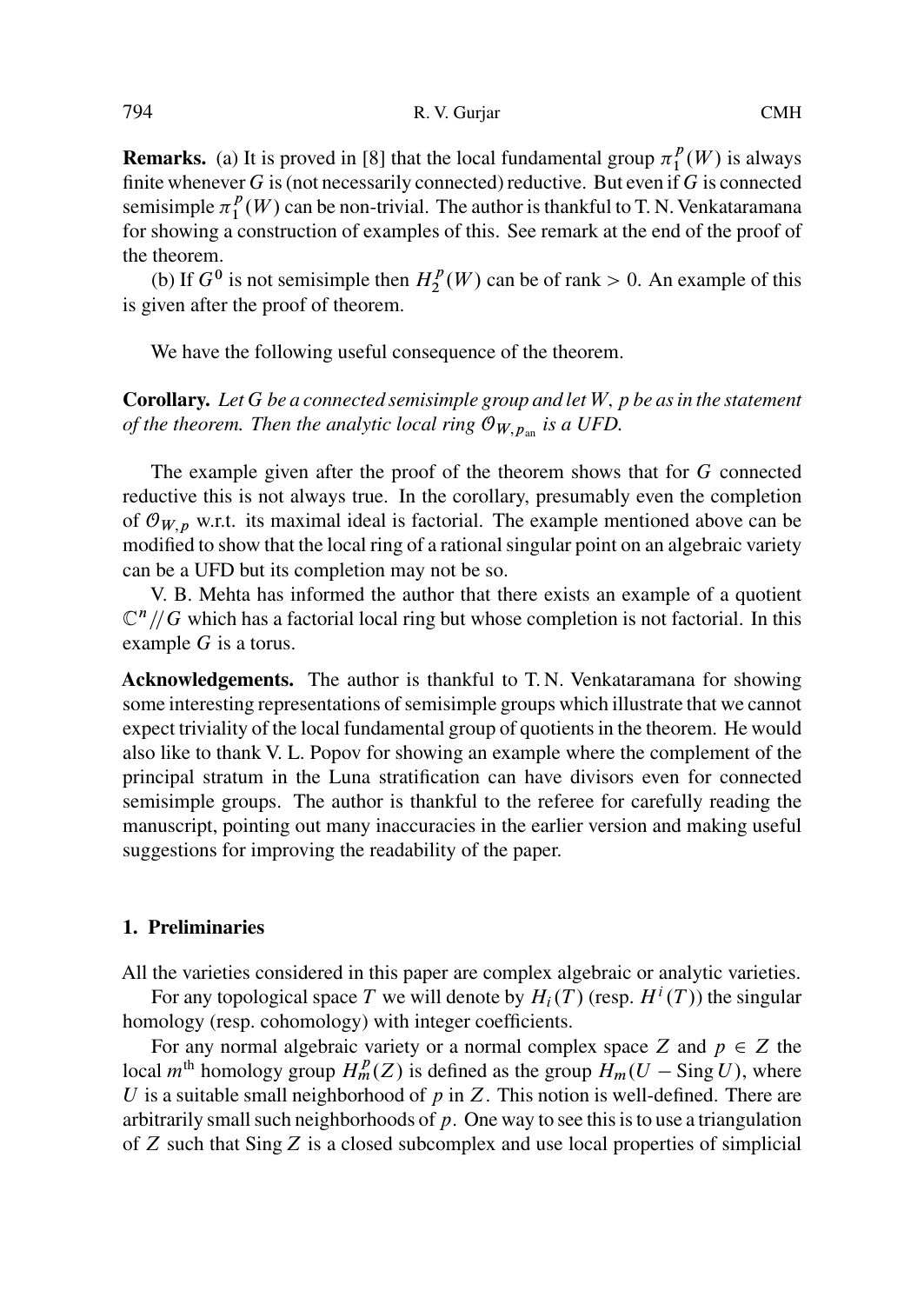complexes (see [6]) or [17], Chapter II, §6). If p is a simple point of Z then we consider  $H_m(U - p)$  for the definition of  $H_m^p(Z)$ . If dim  $Z = d$  and p is a simple<br>point then  $U - p$  has the homotopy type of the sphere  $S^{2d-1}$ . Similarly we can define consider  $H_m(U - p)$  for the definition of  $H_m^p(Z)$ . If dim  $Z = d$  and p is a simple point then  $U - p$  has the homotopy type of the sphere  $S^{2d-1}$ . Similarly we can define the local fundamental group  $\pi^p(Z)$  for any pormal complex space and  $p \in Z$ the local fundamental group,  $\pi_1^p(Z)$ , for any normal complex space and  $p \in Z$ [.](#page-13-0)<br>If Z is affine of dimension  $\geq 2$  and has only isolated singularities then the

If Z is affine of dimension  $\geq 2$  and has only isolated singularities then the fundamental group at infinity,  $\pi_1^{\infty}(Z)$ , is defined as the fundamental group of the complement of a sufficiently large compact subset K with  $C^{\infty}$  boundary in Z. It can be calculated using a suitable compactification of  $Z$  as in the proof of assertion (b) of the theorem below.

Recall that if a reductive algebraic group  $H$  acts regularly on a normal affine variety X then the ring of invariants  $\Gamma(X, \mathcal{O})^H$  is finitely generated and normal. The corresponding normal affine variety [is](#page-13-0) [d](#page-13-0)enoted by  $X/\sqrt{H}$ . The morphism  $\pi: X \rightarrow$  $X/\sqrt{H}$  is called the quotient map. For many standard properties of the map  $\pi$ , see [16].

We will abbreviate by RDP a rational double point singularity of a complex analytic surface. It is [well](#page-13-0) known that if  $(V, p)$  is a germ of an RDP then the homology group  $H_1(V - \{p\})$  is finite and  $H_2(V - \{p\}) = (0)$ . A small open neighborhood  $V$  of *n* behaves like a topological manifold at least when we use rational homology V of p behaves like a topological manifold, at least when we use rational homology.

We will use the following results about rational and canonical singularities ([19]).

- (1) A general hyperplane section of a variety with only rational singula[ritie](#page-13-0)s again has only rational singularities ([19], §1).
- (2) The singularities of a Gorenstein variety  $V$  with at most rational singularities are canonical singularities. This follows from the definition of a canonical singularity in [19], §1, and the fact that on a  $d$ -dimensional variety V with only rational singularities any rational d-form which is regular on  $V \setminus Sing V$  remains regular on a resolution of singularities of V (Kempf's criterion).

If further dim  $V \geq 3$  then outside a codimension 3 subvariety, V is locally analytically a product of a germ of an RDP and a smooth germ. This uses repeated applications of Theore[m 1](#page-13-0).13 and the proof of Corollary 1.14 from [19].

We will use the following Lefschetz hyperplane section theorems.

**Lemma 1.** Let  $(V, p)$  be a germ of an *n*-dimensional normal singular point of a *c[omp](#page-13-0)lex analytic variety with*  $n > 2$ *. Then we have the following assertions.* 

- (i) *For a general hyperplane section* L *passing through* p *it holds that the pair*  $(V \setminus$  Sing  $V$ ,  $L \setminus$  Sing  $V$ ) is  $(n-2)$ -connected.
- (ii) *For*  $c \in \mathbb{C}$  *with*  $|c| \neq 0$  *sufficiently small, the pair*  $(V \cdot \text{Sing } V, \{L = c\} \cdot \text{Sing } V)$  $i s$   $(n - 1)$ -connected ([11]*, Remark II.1.5)*.

**Lemma 2.** *Let* V *be a smooth quasi-projective variety of dimension* n *embedded in*  $\mathbb{C}^N$ . Then for a general hyperplane L in  $\mathbb{C}^N$ , the pair  $(V, V \cap L)$  is  $(n-1)$ -connected.<br>(110) Theorem 1 1 1) ([10]*, Theorem* 1.1.1)*.*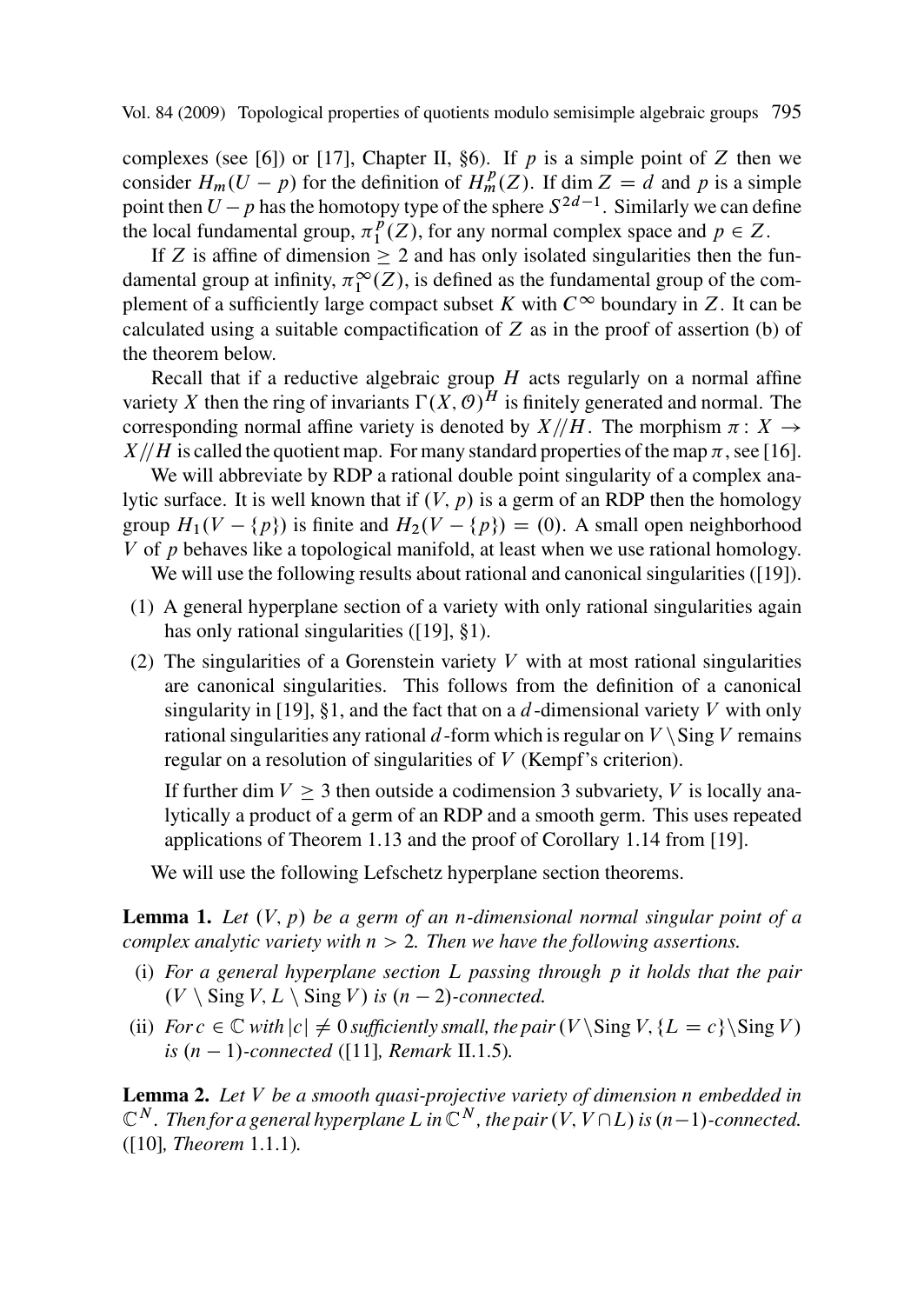The next result was conjectured by P. Deligne and proved first in [7]), Part II, Theorem 1.1, and also later in [12], Theorem 3.1.1.

**Lemma 3.** *Let* Z *be a smooth quasi-projective irreducible variety of dimension* n *with a dominant morphism*  $f: Z \rightarrow V$ *, where* V *is an affine variety embedded as a closed subvariety in an affine space*  $\mathbb{C}^N$ . Let L be a general linear subspace of  $\mathbb{C}^N$ *of codimension c. Then the pair*  $(Z, (f^{-1}(L))$  *is*  $n_1$ -connected, where

> $n_1 := 2n - \sup[2k + \sigma(k) + \inf(\sigma(k), c - 1)] - 1.$ -

*Here*  $\sigma(k)$  is the dimension of the set of points  $p \in \mathbb{C}^N - L$  such that dim  $f^{-1}(p)$  is equal to k. (The dimension of an empty set is defined to be  $-\infty$ ) *is equal to* k. (The dimension of an empty set is defined to be  $-\infty$ ).<br>A similar statement is true for homology instead of homotony as

*A similar statement is true for homology instead of homotopy groups.*

**Remark.** With the notation of Lemma 3, if the set where dim  $f^{-1}(p) = k$  is empty then  $g(k) = -\infty$  and we need not consider such terms while calculating the surrethen  $\sigma(k) = -\infty$  and we need not consider such terms while calculating the supre-<br>mum mum.

The theory of tubular neighborhoods is a well-developed theory in Stratified Morse Theory ([7], Part II, Chapter 2). In our proof we need to take tubular neighborhoods of singular subvarieties of singular algebraic va[rie](#page-13-0)ties. Because of the singularities of the subvariety (or because of "non-equisingular" points of the subvariety) the arguments are somewhat technical but the underlying idea is not difficult. The proof of the theorem is less technical if the singular locus of  $W$  is finite.

#### **2. Proof of the theorem**

We use the notation from the statement of the theorem from the introduction.

If  $\mathbb{C}^n/\!/G^0$  is a surface then it is proved in [9] that  $\mathbb{C}^n/\!/G^0 \cong \mathbb{C}^2$ . From this, using the argument given at the beginning of the proof of (a) below we deduce easily that the theorem is true if dim  $W = 2$ . Hence theorem is proved if dim  $W = 2$ . From now onwards we will assume that dim  $W > 3$ .

If G is connected and semisimple then it is well known that the coordinate ring R of W is a UFD and for any subvariety S of codimension  $\geq 2$  in W its inverse image  $\pi^{-1}(S)$  has codimension  $\geq 2$  in  $\mathbb{C}^n$  ([13]). Since we want to use this result in a more general situation later on we will indicate the argument briefly. Let D be an a more general situation later on we will indicate the argument briefly. Let  $D$  be an irreducible divisor in W. Then  $\pi^*(D) = (r)$  for some regular function on  $\mathbb{C}^n$ . Then r is a semi-invariant. Hence for the action of G we have  $\rho_g(r) = u_g \cdot r$ , where  $u_g$  is a unit in the coordinate ring of  $\mathbb{C}^n$ . This implies that  $u_g$  is a non-zero constant. Now  $u_g$  gives a character on G. Since G is connected and semisimple  $u_g$  is a constant which is independent of g. Hence  $u_g \equiv 1$ . Thus r is an invariant regular function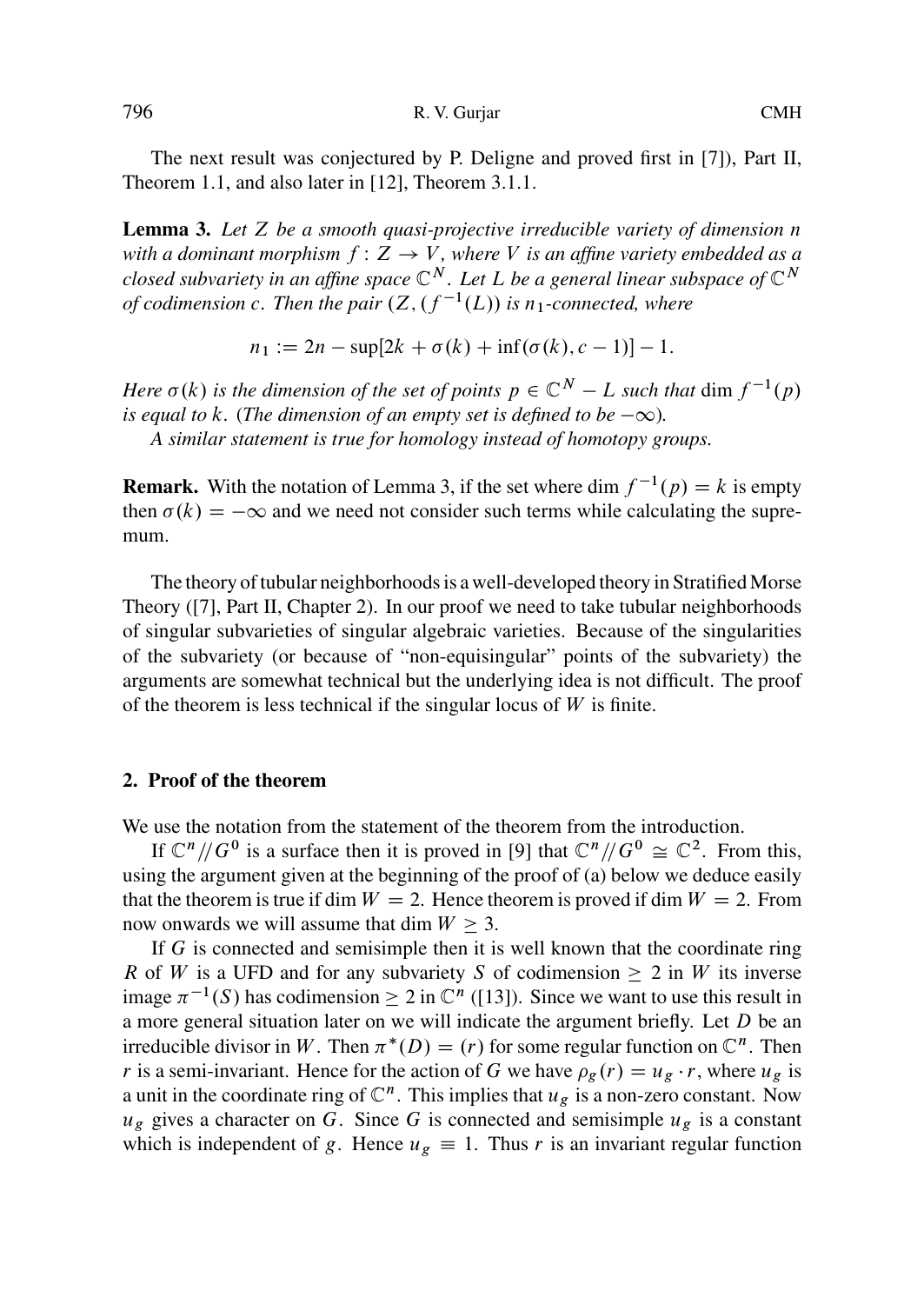and  $(D) = (r)$ . By the same argument we show that if  $S \subset W$  is an irreducible subvariety of codimension  $\geq 2$  then  $\pi^{-1}S$  has codimension  $\geq 2$  in  $\mathbb{C}^n$ .<br>We has rational singular points ([21) and it is contractible (for this la

 $W$  has rational singular points ([2]) and it is contractible (for this latter property it suffices for G to be reductive, see  $[14]$ ). We will use these results in what follows.

It will be clear from the proof of the theorem that we will only use  $\pi_1(\mathbb{C}^n)$  = (1),  $H_i(\mathbb{C}^n) = (0)$  for  $1 \le i \le 3$ . This remark will be implicitly used later in more general situations.

*Proof of* (a). As remarked in the introduction, it is proved in [8] t[hat](#page-13-0) the group  $\pi_1^p(W)$ is finite if G is reductive. Hence  $H_1^p(W)$  is also finite.

For the proof of part (b) below we need only reductivity of  $G$ . Suppose that  $G^0$  is semisimple. Then we have a factorization  $\mathbb{C}^n \to \mathbb{C}^n/\!/ G^0 \to \mathbb{C}^n/\!/ G$ . If  $H_2^p(\mathbb{C}^n/\!/ G^0)$  is finite for any point  $p \in \mathbb{C}^n/\!/ G^0$  then this is also true for  $\mathbb{C}^n/\!/ G$ .<br>For this we use the f For this we use the fact that if  $Z \rightarrow Y$  is a proper morphism with finite fibers from a normal complex space  $Z$  onto a normal complex space  $Y$  then the induced homomorphism  $H_i(Z) \to H_i(Y)$  has image of finite index for  $i \geq 0$ . This can be proved using triangulations of  $Y$ ,  $Z$  (or using the transfer map, [6]).

In view of these observations for the rest of the proof of the theorem, except in (b), we will assume that  $G$  is connected and semisimple.

First we will prove that for any point  $p \in W$  the local first homology group  $H_1^p(W) = (0).$ <br>This is obvion-

This is obvious if p is a smooth point of W since dim  $W > 1$  so we will assume that  $p \in Sing W$ . Let  $S := Sing W$ .

We can find a suitable contractible open neighborhood N of p in  $W$ , a slightly bigger contractible open neighborhood N' of p such that the closure  $\overline{N} \subset N'$  and we use the covering  $W \setminus (S \cap \overline{N})$ , N' of W by open subsets of W and the corresponding Mayer–Vietoris sequence for homology

$$
H_2(W) \to H_1(N' \setminus (S \cap \overline{N})) \to H_1(W \setminus (S \cap \overline{N})) \oplus H_1(N') \to H_1(W) \to \cdots
$$

Since W, N, N' are contractible we have  $H_1(W) = (0) = H_2(W) = H_1(N')$ .<br>Hence we get  $H_1(N' \setminus (S \cap \overline{N})) \approx H_1(W \setminus (S \cap \overline{N}))$ . Since  $\pi^{-1}(S)$  has codimension Hence we get  $H_1(N' \setminus (S \cap \overline{N})) \cong H_1(W \setminus (S \cap \overline{N}))$ . Since  $\pi^{-1}(S)$  has codimension  $> 2$  we also have  $\pi \cdot (\mathbb{C}^n \setminus \pi^{-1}(S)) = (1)$  and using the fact that  $\pi$  has connected  $\geq 2$  we also have  $\pi_1(\mathbb{C}^n \setminus \pi^{-1}(S)) = (1)$  and using the fact that  $\pi$  has connected fibers we get  $\pi_1(W \setminus S) = (1)$ . Now S is a proper simplicial subcomplex of W fibers we get  $\pi_1(W \setminus S) = (1)$ . Now S is a proper simplicial subcomplex of W of real codimension  $\geq$  4 and since W is normal S does not disconnect W at any point. Hence any 1-cycle in  $W \setminus (S \cap \overline{N})$  can be deformed to a 1-cycle lying in  $W \setminus S$ . Therefore the map  $H_1(W \setminus S) \to H_1(W \setminus (S \cap \overline{N}))$  is onto. Hence  $H_1(W \setminus (S \cap \overline{N})) = (0)$ . Thus,  $H_1(N' \setminus (S \cap \overline{N})) = (0)$ . Finally, using the same argument as above we see that the map  $H_1(N' \setminus (S \cap \overline{N})) \to H_1(N' \setminus S)$  is suriective. Hence  $H_1(N' \setminus S) \cong H_1^p(W) = (0)$ . surjective. Hence  $H_1(N' \setminus S) \cong H_1^p(W) = (0)$ .

*Proof of* (b). For this part we only need reductivity of G.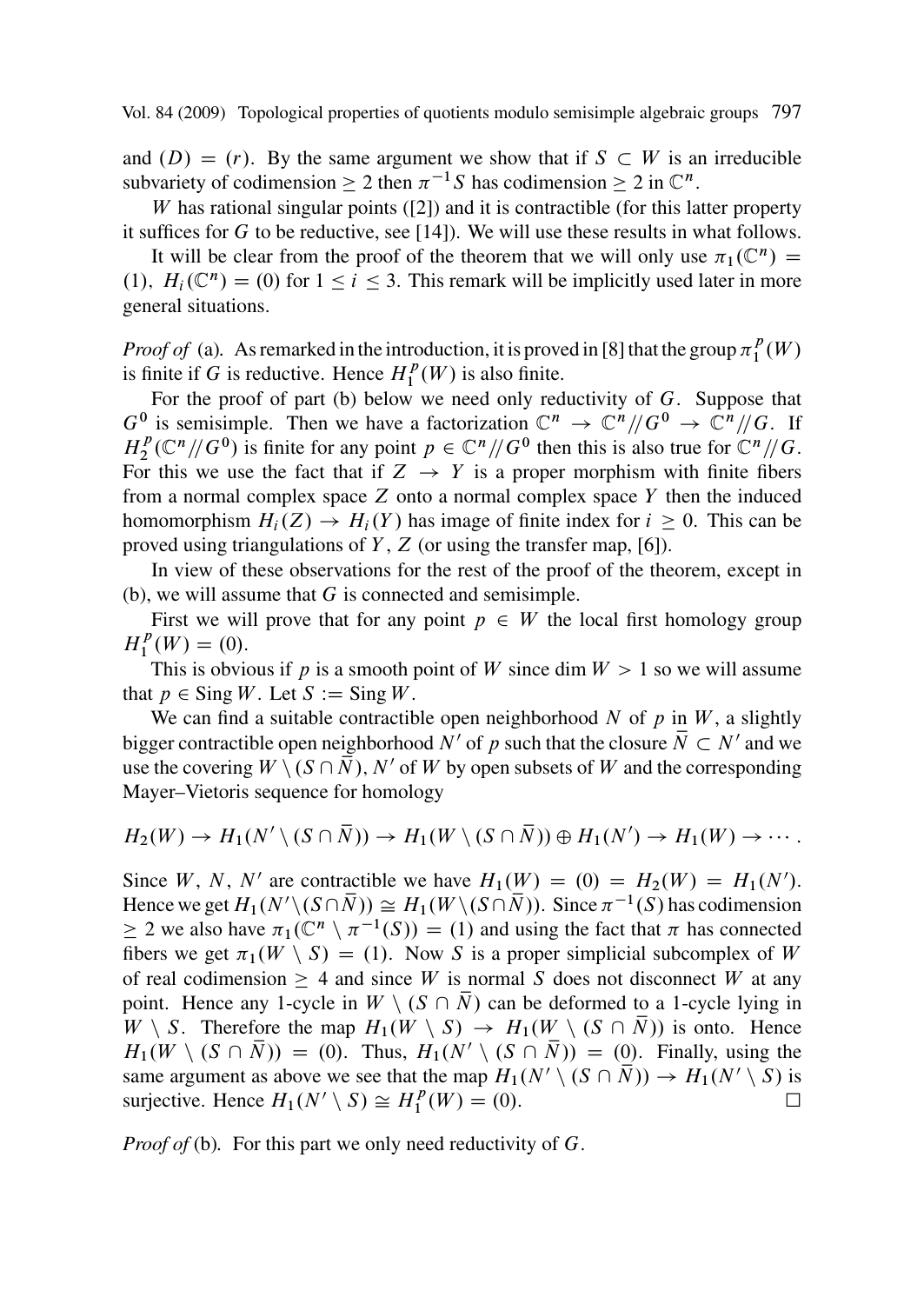Now assume that W has isolated singularities. Let  $W \subset X$  be an embedding into a normal projective variety X such that X is smooth outside W and  $X \setminus W$  is a simple normal crossing divisor  $D$ . Let N be a suitable tubular neighborhood of  $D$ in X. Then  $\pi_1(N \setminus D)$  is the fundamental group at infinity of W. A Lefschetz-type result o[f H](#page-13-0)amm- Lê Dũng Tráng says that  $X \setminus (S \cup D) = W \setminus S$  has the homotopy of a space obtained from  $N \setminus D$  by attaching cells of dimension  $\geq 3$  ([10]). Since  $\pi_1(W \setminus S) = (1)$ , we conclude that  $\pi_1(N \setminus D) = (1)$ .  $\pi_1(W \setminus S) = (1)$ , we conclude that  $\pi_1(N \setminus D) = (1)$ .

*Proof of* (c). The proof of this main part of the theorem is rather involved.

First we will prove that  $H_2(W \setminus S)$  is finite. This result and its proof plays a crucial role in the proof of finiteness of  $H_2^p(W)$  at any point.

Since  $H_2(\mathbb{C}^n \setminus \pi^{-1}S) = (0)$  it suffices to show that the map  $H_2(\mathbb{C}^n \setminus \pi^{-1}S) \to$ <br>(W \ S) has image of finite index Let  $U \subset W$  \ S be the principal Luna stratum  $H_2(W \setminus S)$  $H_2(W \setminus S)$  $H_2(W \setminus S)$  has image of finite index. Let  $U \subset W \setminus S$  be the principal Luna stratum for  $\pi$  ([16], Chapter III, §3). U is a non-empty Zariski-open subset of  $W \setminus S$  such that  $\pi : \pi^{-1}(U) \to U$  is a locally analytically trivial fiber bundle.

*Case* 1.  $W \setminus U$  does not contain any divisor.

In this case codimension  $W \setminus U \ge 2$ . It is shown in the proof of part (a) that  $H_1(W \setminus S) = (0)$ . From these two it follows that  $\pi_1(U) = \pi_1(\pi^{-1}U) =$ <br>(1)  $\pi_2(\pi^{-1}U) = (0)$ . By Hurewicz's theorem  $H_2(\pi^{-1}U) = (0)$ . Let *K* be a (1),  $\pi_2(\pi^{-1}U) = (0)$ . By Hurewicz's theorem  $H_2(\pi^{-1}U) = (0)$ . Let F be a general fiber of  $\pi$ . It is known that F has the homotopy type of a closed fiber  $G/H$ general fiber of  $\pi$ . It is known that F has the homotopy type of a closed fiber  $G/H$ , where H is a closed reductive subgroup of  $G$  ([16], III, §3]). Consider the long exact homotopy sequence

$$
\pi_2(F) \to \pi_2(\pi^{-1}U) \to \pi_2(U) \to \pi_1(F) \to \cdots.
$$

For  $\pi_1(F)$  we have the exact sequence

$$
\pi_1(H) \to \pi_1(G) \to \pi_1(G/H) \to \pi_0(H).
$$

Since G is semisimple,  $\pi_1(G)$  is finite and  $\pi_0(H)$  has the cardinality of the set of connected components of H. Thus  $\pi_1(G/H)$  is finite. This implies that  $\pi_1(F)$  is finite. It follows that  $\pi_2(U)$  is finite. Since  $\pi_1(U) = (1) = \pi_1(\pi^{-1}U)$ , by the Generalized Whitehead Theorem on the relation between bomotony and homology Generalized Whitehead Theorem on the relation between homotopy and homology ([20], [Chapter 9, §6 ]) the map  $H_2(\pi^{-1}U) \to H_2(U)$  has image of finite index. So we get that  $H_2(U)$  is finite. Since  $W \setminus S$  is smooth and  $(W \setminus S) \setminus U$  has no divisors we get that  $H_2(U)$  is finite. Since  $W \setminus S$  is smooth and  $(W \setminus S) \setminus U$  has no divisors,  $H_2(U) \cong H_2(W \setminus S)$ , proving that  $H_2(W \setminus S)$  is finite.

*Case* 2.  $W \setminus U$  has divisors.

We will let  $U$  be an affine open subset of  $W$  such that  $U$  is contained in the principal stratum for  $\pi$ . Let  $D := W \setminus U$ . Let  $D = \cup D_i$  be the decomposition of D into irreducible components  $D_i$ . Since the coordinate ring of W is a UFD each  $D_i$  is a principal divisor, say  $D_i = (f_i)$ .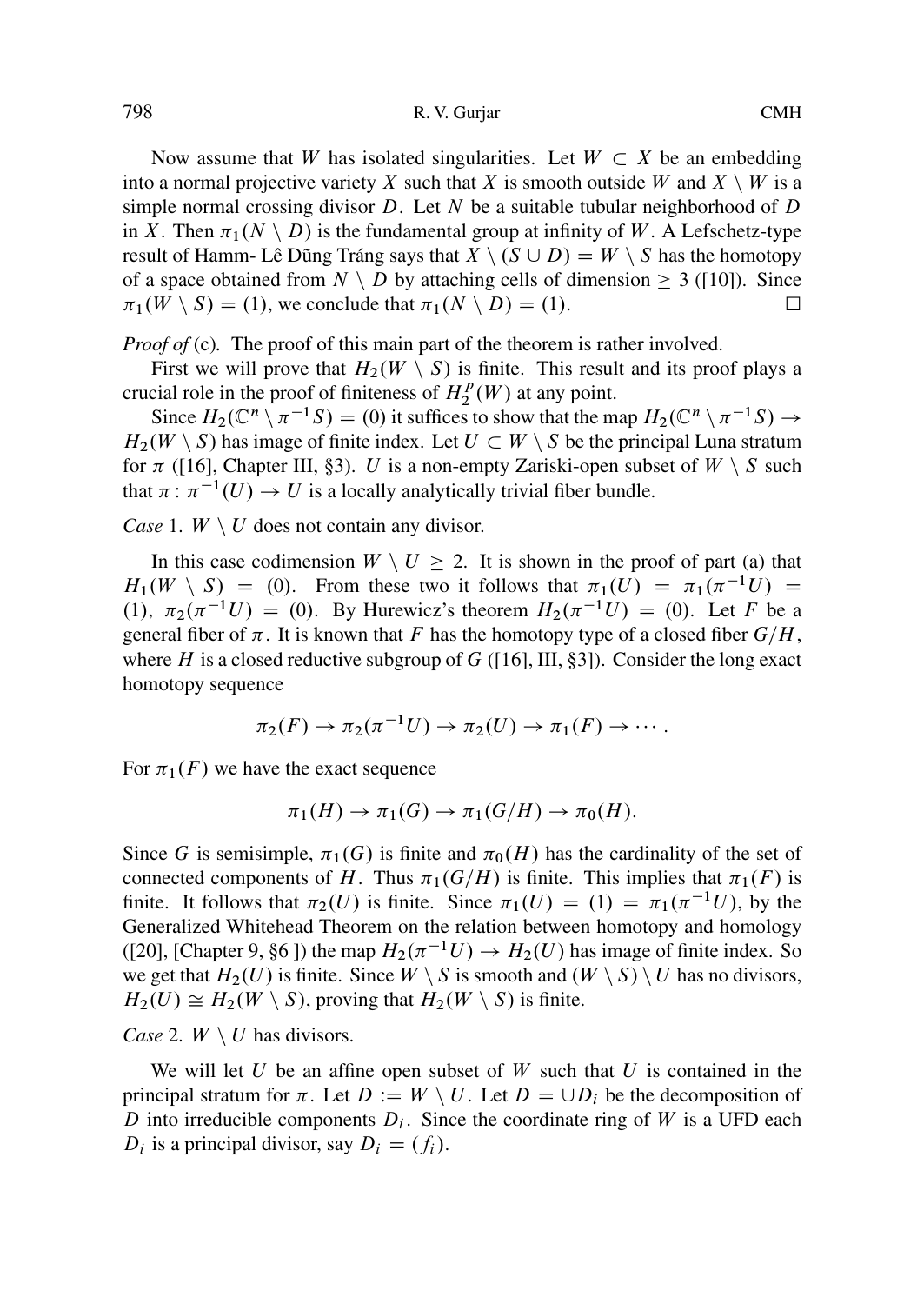Now let L be a general hyperplane in the affine space in which  $W$  is embedded as a closed subvariety and let  $Y := W \cap L$ . By Lemma 2,  $\pi_i(W \setminus S, Y \setminus S) = (0)$  for  $i \le d - 1$ , where  $d = \dim W$ . In particular,  $\pi_2(Y \setminus S) \to \pi_2(W \setminus S)$  is onto and  $\pi_2(V \setminus S) \sim \pi_2(W \setminus S) - (1)$ . This implies that the map  $H_2(V \setminus S) \to H_2(W \setminus S)$  $\pi_1(Y \setminus S) \cong \pi_1(W \setminus S) = (1)$ . This implies that the map  $H_2(Y \setminus S) \to H_2(W \setminus S)$ is onto, again by Whitehead's theorem. For general  $L, X := \pi^{-1}(Y)$  is smooth and irreducible by Bertini theorems.  $Y$  is  $G$ -stable and  $Y = Y/\sqrt{G}$ irreducible by Bertini theorems. X is G-stable and  $Y=X/\sqrt{G}$ .

Since  $\pi^{-1}S$  has codimension  $\geq 2$  in  $\mathbb{C}^n$ , we have  $H_2(\mathbb{C}^n \setminus \pi^{-1}S) = (0)$ . Since compositions of the morphisms  $Y \to \mathbb{C}^n \to W$  and  $Y \to Y \to W$  are same the compositions of the morphisms  $X \to \mathbb{C}^n \to W$  and  $X \to Y \to W$  are same the compositions of the induced maps on homology groups are the same. Therefore it suffices to show that the map  $H_2(X \setminus \pi^{-1}S) \to H_2(Y \setminus S)$  has image of finite index index.

In ord[e](#page-12-0)r [t](#page-12-0)o illustrate the crucial idea we will assume that dim  $W = 3$ . The general case is proved exactly similarly by taking general hyperplane sections of W till we get a 3-dimensional variety. Since  $X$  is smooth, by Boutot's result  $Y$  also has rational singularities. Since W is Cohen–Macaulay and  $\Gamma(W, \mathcal{O})$  is a UFD, W is also Gorenstein. It follows that  $Y$  is a Gorenstein surface with rational singularities.

We claim that Y has at most  $E_8$ -singularities.

By part (a), the group  $H_1^p(W) = (0)$ . If W has only isolated singularities then seemech. So we can assume that Sing W contains a curve. It is well known that  $Y$  is smooth. So we can assume that  $\text{Sing }W$  contains a curve. It is well known that RDPs have no moduli ([1], §1). Hence at a point in Sing Y, W is locally analytically a product of the germ  $(Y, p)$  and a disc in  $\mathbb{C}$ . It follows from  $H_1^p(W) = (0)$  that  $H^p(Y) = (0)$ . The only RDP which has trivial local  $H_1$  is  $F_2$ .  $H_1^p(Y) = (0)$ . The only RDP which has trivial local  $H_1$  is  $E_8$ .<br>Thus Y has only  $F_8$  singularities. Hence Y is a topological

Thus Y has only  $E_8$  singularities. Hence Y is a topological manifold at each of its points. For general L, the divisor  $D_i \cap L$  is irreducible and defined by  $f_i|_Y$ .

# **Claim.** *The homomorphism*  $H_2(U \cap L) \to H_2(Y)$  *has image of finite index.*

This will follow by induction on the number of irreducible components of D from the following result. Using the observation that  $Y$  is a topological manifold, for the purpose of illustrating the crucial idea we can assume that  $Y$  is smooth.

**Lemma 4.** Let Z be a smooth affine surface and let  $C \subset Z$  an irreducible curve *which is a principal divisor* (*f*). Then the homomorphism  $H_2(Z \setminus C) \rightarrow H_2(Z)$  is *a surjection.*

*Proof.* First we will give the proof when  $C$  is smooth. Let  $N$  be a suitable tubular neighborhood of C in Z. Since  $Z$ , C are affine N is a topologically trivial 2-disc bundle over C and hence its boundary is a trivial  $S<sup>1</sup>$ -bundle over C. We use the open cover  $Z \setminus C$ , N of Z and consider the corresponding Mayer–Vietoris sequence

$$
\rightarrow H_2(\partial N) \rightarrow H_2(Z \setminus C) \oplus H_2(N) \rightarrow H_2(Z) \rightarrow H_1(\partial N) \rightarrow H_1(Z \setminus C) \oplus H_1(N).
$$

We will prove that the map  $H_1(\partial N) \to H_1(Z \setminus C) \oplus H_1(N)$  is injective. Now  $\partial N = C \times S^1$  and C is a strong deformation retract of N. The function f gives a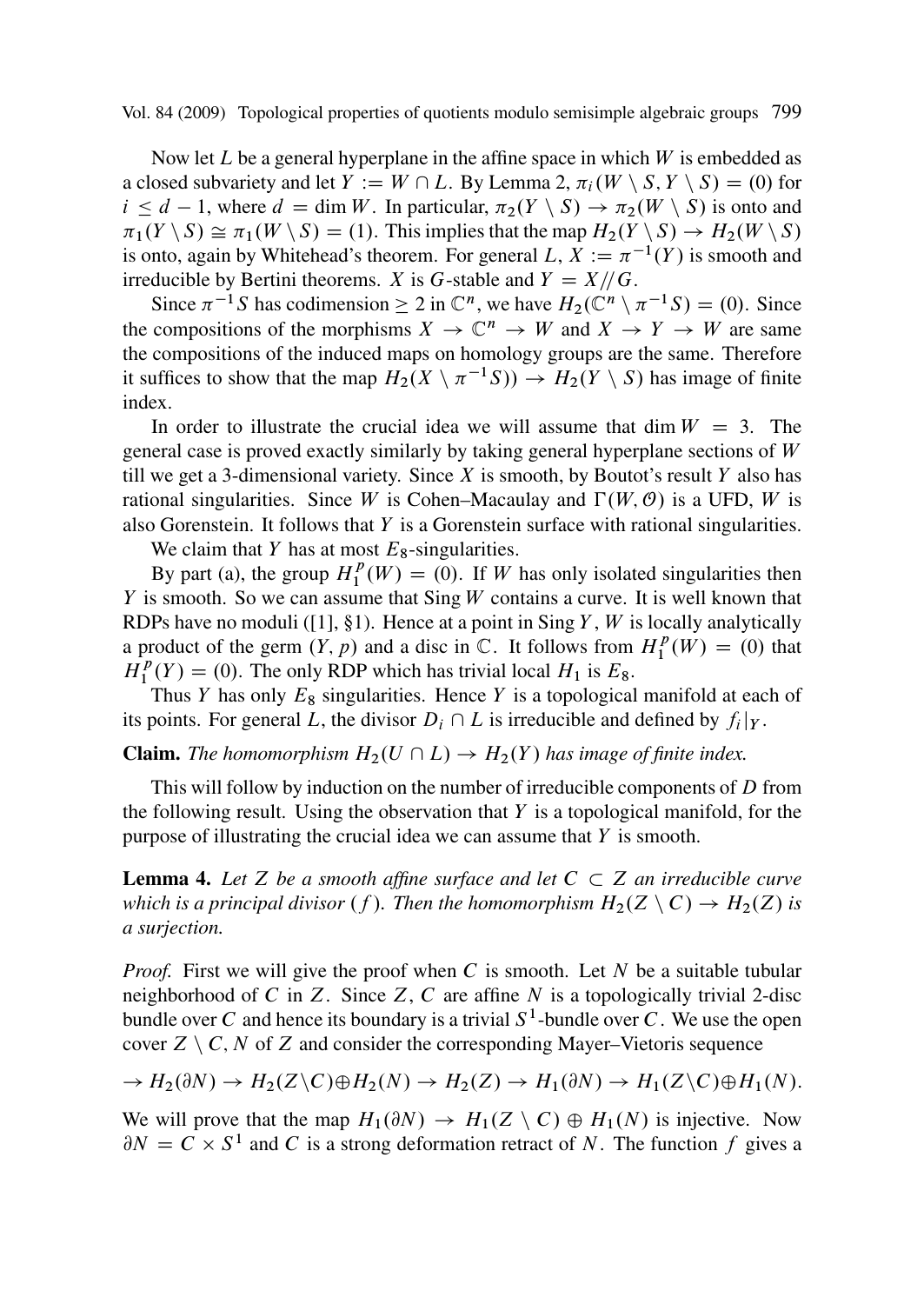morphism  $Z \setminus C \to \mathbb{C}^*$  such that the image of a small loop  $\gamma$  around C in Z maps onto the generator of  $H_1(\mathbb{C}^*)$ . Hence  $\gamma$  has infinite order in  $H_1(Z \setminus C)$ . From this injectivity of the map  $H_1(\partial N) \to H_1(Z \setminus C) \oplus H_1(N)$  is easy to deduce.

Again, since  $C$  is a strong deformation retract of  $N$  and  $C$  is an affine curve we see that  $H_2(N) = (0)$ . Hence  $H_2(Z \setminus C) \rightarrow H_2(Z)$  is surjective.

This proves the result when  $C$  is smooth. If  $C$  has (finitely many) singular points then we work with  $C \setminus Sing C$  and  $Z \setminus Sing C$ . Now  $Z \setminus Sing C$  is not affine but  $C \setminus$  Sing C is affine. Also,  $H_2(Z \setminus$  Sing  $C) \cong H_2(Z)$  since Sing C is a finite set. Since  $C \setminus$  Sing C is affine  $H_2(C \setminus$  Sing  $C) = (0)$ . This is enough for the above proof.  $\Box$ 

**Remark.** The assumption that C is a set-theoretically principal divisor is n[eces](#page-13-0)sary. As an example we consider the affine quadric  $Q := \{x^2 + y^2 + z^2 = 1\} \subset \mathbb{C}^3$ . It contains  $\mathbb{C}^2$  as an affine open subset such that  $Q \setminus \mathbb{C}^2 \cong A^1$ . But  $H_2(Q) \cong \mathbb{Z}$  and  $H_2(\mathbb{C}^2) = (0)$ . It is easy to see that  $Q \setminus \mathbb{C}^2$  generates the infinite cyclic divisor class group of  $Q$ .

Now  $U \cap L \subset Y$  is contained in the principal stratum for  $\pi|_X$ . Hence all the fibers of  $X \to Y$  for points in  $U \cap L$  are mutually isomorphic. We can now use the following result which follows from a general result due to Kraft–Russell ([15], §3, Proposition).

**Lemma 5.** *There is an étale dominant morphism*  $h: V \rightarrow U$  *such that the induced*  $map V \times_U \pi^{-1}(U) \to V$  *is a [tr](#page-13-0)ivial bundle*  $V \times F$ *, where F is a general fiber of*  $\pi$ *.* 

Using the fact that  $\Gamma(W, \mathcal{O})$  is a UFD we can now find an affine open subset  $U_0 \subset U \cap L$  such that the complement  $(U \cap L) \setminus U_0$  is a union of irreducible curves  $\Delta_i$  each of which is a principal divisor in Y. Further, we can assume that the map  $h: V_0 := h^{-1}(U_0) \to U_0$  is a finite morphism. By Lemma 4 we know that the map  $H_0(U_0) \to H_0(V_0)$  is onto Since  $H_2(U_0) \to H_2(Y)$  is onto. Clearly the map  $H_2(V_0 \times F) \to H_2(V_0)$  is onto. Since the map  $V_0 \rightarrow U_0$  is finite the induced map  $H_2(V_0) \rightarrow H_2(U_0)$  has image of finite index. This follows from the observation that  $V_0$ ,  $U_0$  can be triangulated so that the map  $V_0 \rightarrow U_0$  is simplicial ([6]). Alternatively, we can use the Transfer map in the theory of finite group actions on simplicial complexes. It follows now that the map  $H_2(X \setminus \pi^{-1}S) \to H_2(Y \setminus S)$  has image of finite index.<br>We use this to prove (c) first in the case when W has

We use this to prove (c) first in the case when  $W$  has isolated singularities.

Let  $p_1, p_2,...,p_r$  be all the singular points of W and let  $N_i$  be a small contractible neighborhood of  $p_i$  in W. We use the covering  $W \setminus S$ ,  $\cup N_i$  of W and the corresponding Mayer–Vietoris sequence

$$
H_3(W) \to H_2(\cup (N_i \setminus p_i)) \to H_2(W \setminus S) \oplus H_2(\cup N_i) \to H_2(W) \to \cdots
$$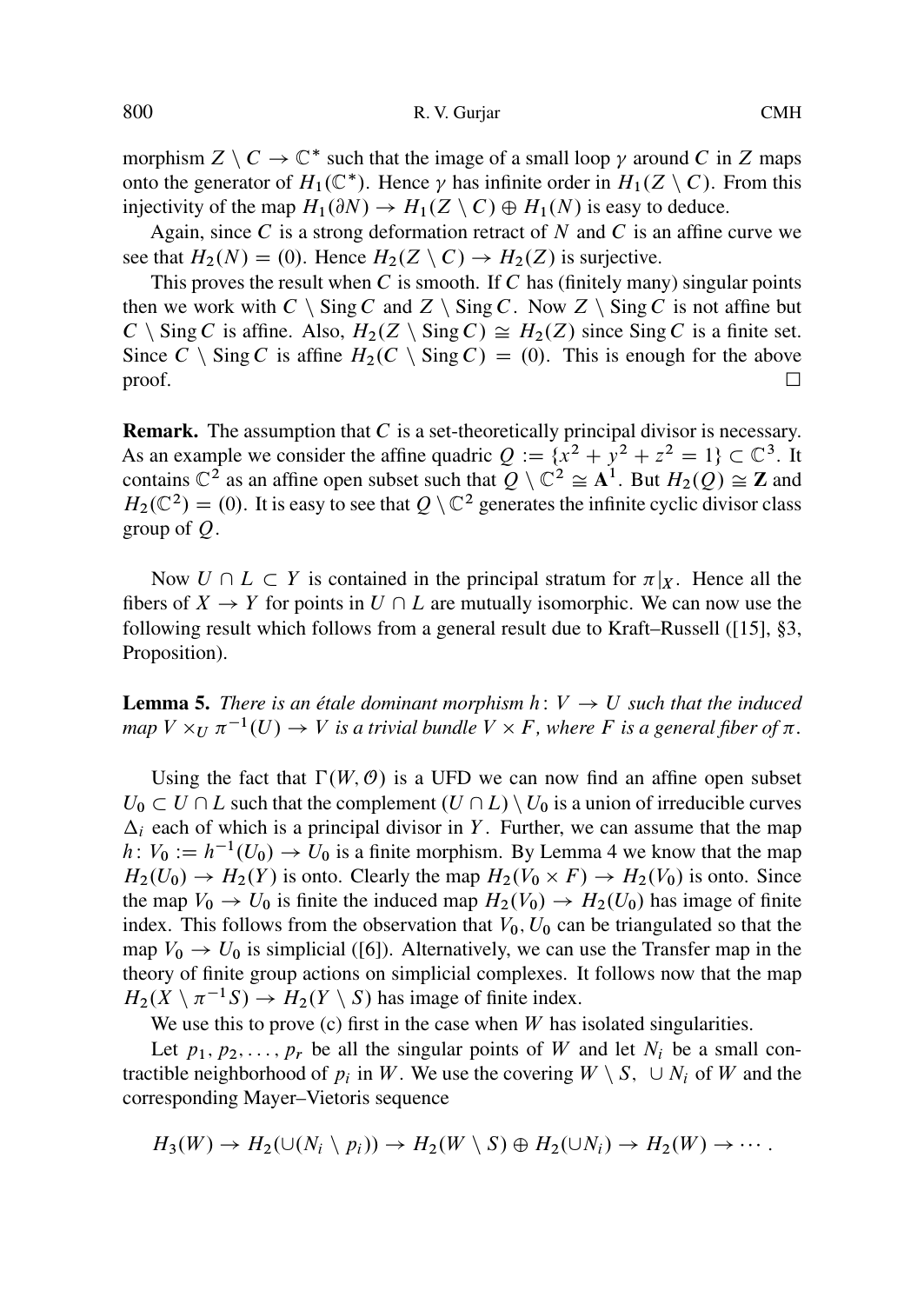Since W,  $N_i$  are contractible and  $H_2(W \setminus S)$  is finite as proved above we deduce that  $H_2(N_i \setminus p_i)$  is finite for  $i = 1, 2, ..., r$ . This means the local second homology groups  $H_2^{p_i}(W)$  are all finite. This proves (c) when W has isolated singular points.

For the general case, again first we give the argument when dim  $W = 3$ .

Now the singular locus of  $W$  can be assumed to be a disjoint union of a curve  $C$ and a finite set of points, say  $\{q_1, q_2, \ldots, q_s\}$ . We have shown earlier that a general hyperplane section  $W \cap L$  is Gorenstein and has only  $E_8$  singularities. Clearly, a general hyperplane does not pass through any of the  $q_i$ . Similarly, there is a finite set  $\{p_1, p_2, \ldots, p_r\} \subset C$  such that a general hyperplane section  $W \cap L$  not passing through any  $p_i$  has at worst  $E_8$  as singularities (here, we are using Lemma 1 (ii) and part (a) of the theorem which is already proved). It is well known that a flat deformation of an RDP is locally trivial outside the special fiber. Hence by removing finitely many more points in  $C$ , if necessary, we deduce that the variety  $W$  is locally analytically a product of a 1-dimensional disc in  $\mathbb C$  and the germ of the  $E_8$  singularity for any  $p \in C \setminus \{p_1,\ldots,p_r\}.$ 

Let  $P := \{p_1, \ldots, p_r, q_1, \ldots, q_s\}$ . At each point in  $W \setminus P$ , W is a topological manifold. The previous proof works without any change to show that  $H_2(W \setminus P)$ is finite. Using the open cover  $W \setminus P$ ,  $\cup N_i$ , where  $N_i$  are suitable contractible neighborh[oo](#page-13-0)ds of the points in  $P$ , and the Mayer–Vietoris sequence we deduce that  $H_2^{\widetilde{q_j}}(W)$  is finite for any  $q_j$ .

**Remark.** The proof also shows that  $H_2(N_i - p_i)$  is finite. But we have  $H_2^{p_i}(W) = H_2(N \setminus C)$  so we cannot conclude immediately that  $H^{p_i}(W) = (0)$  $H_2(N_i \setminus C)$  so we cannot conclude immediately that  $H_2^{p_i}(W) = (0)$ .

Let N be a suitable tubular neighborhood of C in W. Let  $S_i$  be a general hyperplane section of W at  $p_i$  for  $1 \le i \le r$ . Since W is 3-dimensional, normal and Cohen–Macaulay,  $S_i$  is analytically irreducible at  $p_i$  by Flenner's local Bertini theorem ([3]). Now  $N \setminus \bigcup_i S_i$  is a tubular neighborhood of  $C \setminus \{p_1,\ldots,p_r\}$  in  $W \setminus \cup S_i$ .

# **Claim.**  $H_2(N \setminus C)$  *is finite.*

For proving this we consider the cover  $W \setminus C$ , N of W. Using the Mayer–Vietoris sequence for this cover and the result that  $H_2(W \setminus S) = (0)$  proved above proves the claim.

Now we can write  $N = U_1 \cup U_2$ , where  $U_1$  is a disjoint union of neighborhoods of  $p_1,\ldots,p_r$  in N and  $U_2$  is a bundle over  $C \setminus \Delta$ , where  $\Delta$  is a disjoint union of small neighborhoods of  $p_1, \ldots, p_r$  in C, whose fiber is a germ of an  $E_8$  singularity. Then  $U_1 \backslash C$ ,  $U_2 \backslash C$  is an open cover of  $N \backslash C$ . The intersection  $(U_1 \backslash C) \cap (U_2 \backslash C)$  has the homotopy type of a bundle over  $\partial \Delta$  (which is a disjoint union of finitely many circles) whose fiber has the homotopy type of the link of  $E_8$  singularity. Now the link of the  $E_8$  singularity is a quotient of the 3-sphere  $S^3$  by the binary icosahedral group P of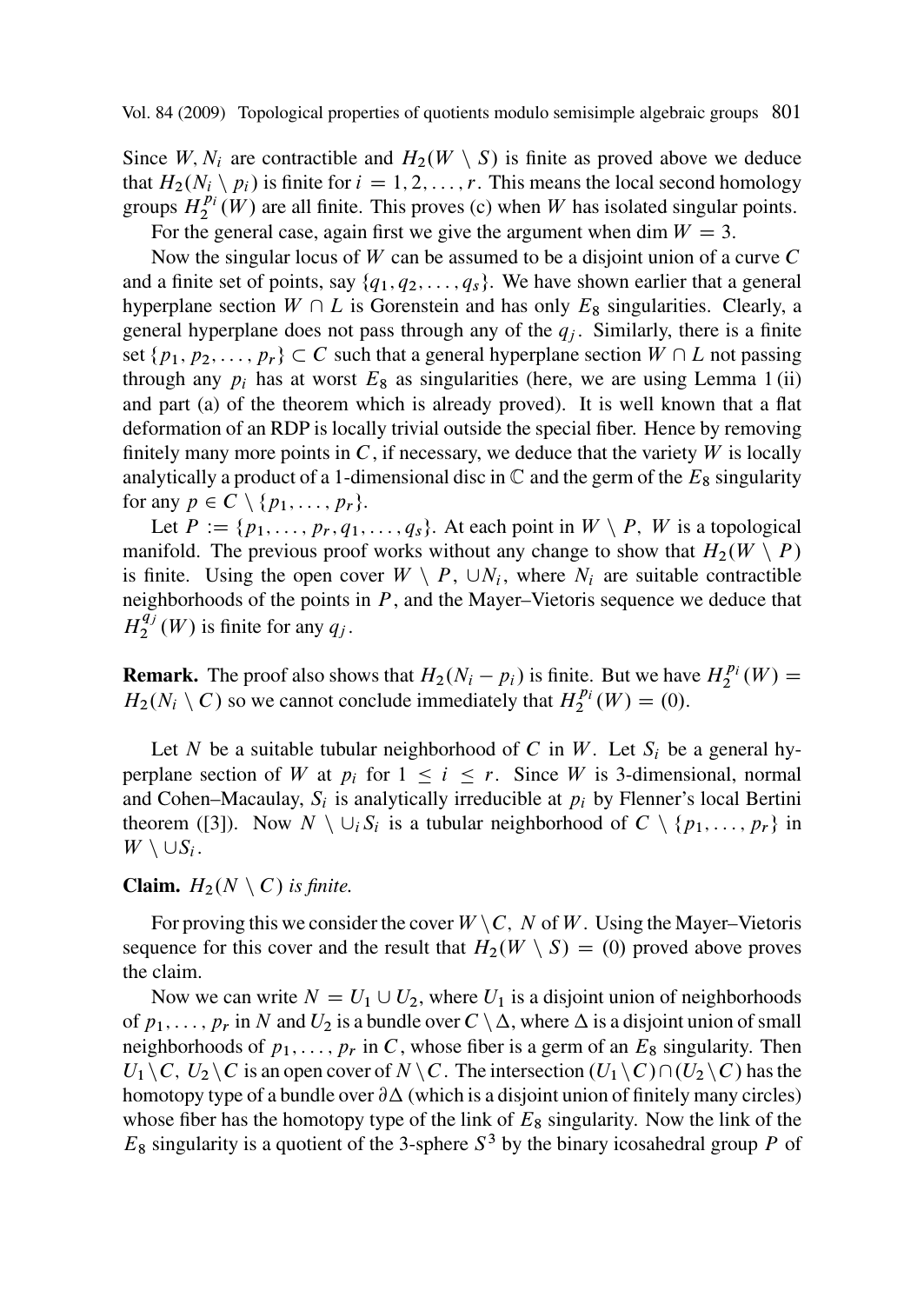order 120. We have an exact sequence  $(1) \rightarrow P \rightarrow \pi_1(E) \rightarrow \pi_1(S^1) \rightarrow (1)$ , where  $S<sup>1</sup>$  is one of the connected components of  $\partial \Delta$  and E is the total space of the bundle over this  $S^1$ . This sequence splits since  $\pi_1(S^1) \cong \mathbb{Z}$ . Write  $\pi_1(E) = P \cdot (\gamma)$ , where P is normal in  $\pi_1(E)$  and  $(\gamma)$  maps isomorphically onto **Z** in the above short exact sequence. Since  $(y)$  has finite index (equal to 120) in  $\pi_1(E)$ , we can find a subgroup of finite index, say  $(\gamma') \subset (\gamma)$  such that  $(\gamma')$  is normal in  $\pi_1(E)$ . This implies that there is a finite normal covering  $F' \to F$  whose fundamental group is the normal there is a finite normal covering  $E' \to E$  whose fundamental group is the normal<br>subgroup  $P \cdot (v')$  of  $\pi_1(F)$ . There is a fiber bundle  $F' \to S^1$  with fiber the link subgroup  $P \cdot (\gamma')$  of  $\pi_1(E)$ . There is a fiber bundle  $E' \to S^1$  with fiber the link<br>of the  $F_0$  singular point. Further, since  $P \cdot (\gamma')$  is normal in  $\pi_1(F)$  by taking the of the  $E_8$  singular point. Further, since  $P \cdot (\gamma')$  is normal in  $\pi_1(E)$  by taking the universal covers of the fibers of the bundle  $F' \rightarrow S^1$  we get an  $S^3$ -bundle over  $S^1$ . It universal covers of the fibers of the bundle  $E' \rightarrow S^1$  we get an  $S^3$ -bundle over  $S^1$ . It follows that there is an orientable  $S^3$ -bundle over  $\partial \Delta$  such that  $(U_1 \setminus C) \cap (U_2 \setminus C)$ has the homotopy type of the quotient of this  $S^3$ -bundle over  $\partial \Delta$ . Since an orientable sphere bundle over  $S^1$  is trivial we see that the total space of this  $S^3$ -bundle has trivial second homology and hence  $H_2((U_1 \setminus C) \cap (U_2 \setminus C))$  is also finite. Using the fact that  $\pi_1(C \setminus \Delta)$  is a free group we observe similarly that the space  $U_2 \setminus C$  is a quotient of an orientable  $S^3$ -bundle  $E' \to C'$ , where C' is a finite-sheeted covering space<br> $C' \to C \setminus \Lambda$ . Using the Gysin sequence of an  $S^3$ -bundle over C' we first see that  $C' \rightarrow C \setminus \Delta$ . Using the Gysin sequence of an  $S^3$ -bundle over C' we first see that  $H_2(E')$  is finite and hence  $H_2(U_2 \setminus C)$  is also finite. Now we use the Mayer–Vietoris<br>sequence for the covering  $U_1 \setminus C$ ,  $U_2 \setminus C$  of  $N \setminus C$  and the result that  $H_2(N \setminus C)$ sequence for the covering  $U_1 \setminus C$ ,  $U_2 \setminus C$  of  $N \setminus C$  and the result that  $H_2(N \setminus C)$ is finite as proved above to conclude that  $H_2(U_1 \setminus C)$  is finite. This proves that the local second homology group of each  $p_i$  is finite.

This completes the proof of part (c) of the theorem when dim  $W = 3$ . Next we indicate the modification of the above proof when dim  $W = 4$ .

*Case* 1*.* Assume that W has only isolated singularities.

We have already shown that  $H_2(W \setminus S)$  is finite.

Since W has isolated singularities, as in the case dim  $W = 3$  we prove that the local second homology group at any point of  $W$  is finite.

*Case* 2*.* Assume that Sing W is a disjoint union of a curve C and finitely many points  $\{p_i\}.$ 

Let N be a suitable tubular neighborhood of C and let  $N_i$  be suitable contractible neighborhoods of  $p_i$ . Consider the open cover  $X \setminus$  Sing  $W$ ,  $N \cup (\bigcup_i N_i)$  of W and the corresponding Mayer–Vietoris sequence. Using the finiteness of  $H_2(W \setminus \text{Sing }W)$ proved earlier we conclude that  $H_2(N \setminus C)$ ,  $H_2^{p_i}(W)$  are all finite.<br>Let Y be a general hyperplane section of W and let  $Y := \pi^{-1}$ 

Let Y be a general hyperplane section of W and let  $X := \pi^{-1}(Y)$ . Then X is<br>both G stable and  $Y = X/\sqrt{G}$ . We will apply Lemma 3 to the map  $\pi : \mathbb{C}^n \to W$ smooth, G stable and  $Y=X//G$ . We will apply Lemma 3 to the map  $\pi: \mathbb{C}^n \to W$ with  $c = 1$ .

The integer  $n_1 = 2n - 1 - \sup_k [2k + \sigma(k)]$ , where the supremum is taken over<br>se k such that there is at least one fiber of  $\pi$  of dimension k. We claim that  $n_i \geq 3$ . those k such that there is at least one fiber of  $\pi$  of dimension k. We claim that  $n_1 \geq 3$ . This is equivalent to  $2n-4 \ge \sup_k [2k+\sigma(k)]$ . We have observed in the beginning of the proof of the theorem that the inverse image of any subvariety of W of codimension the proof of the theorem that the inverse image of any subvariety of  $W$  of codimension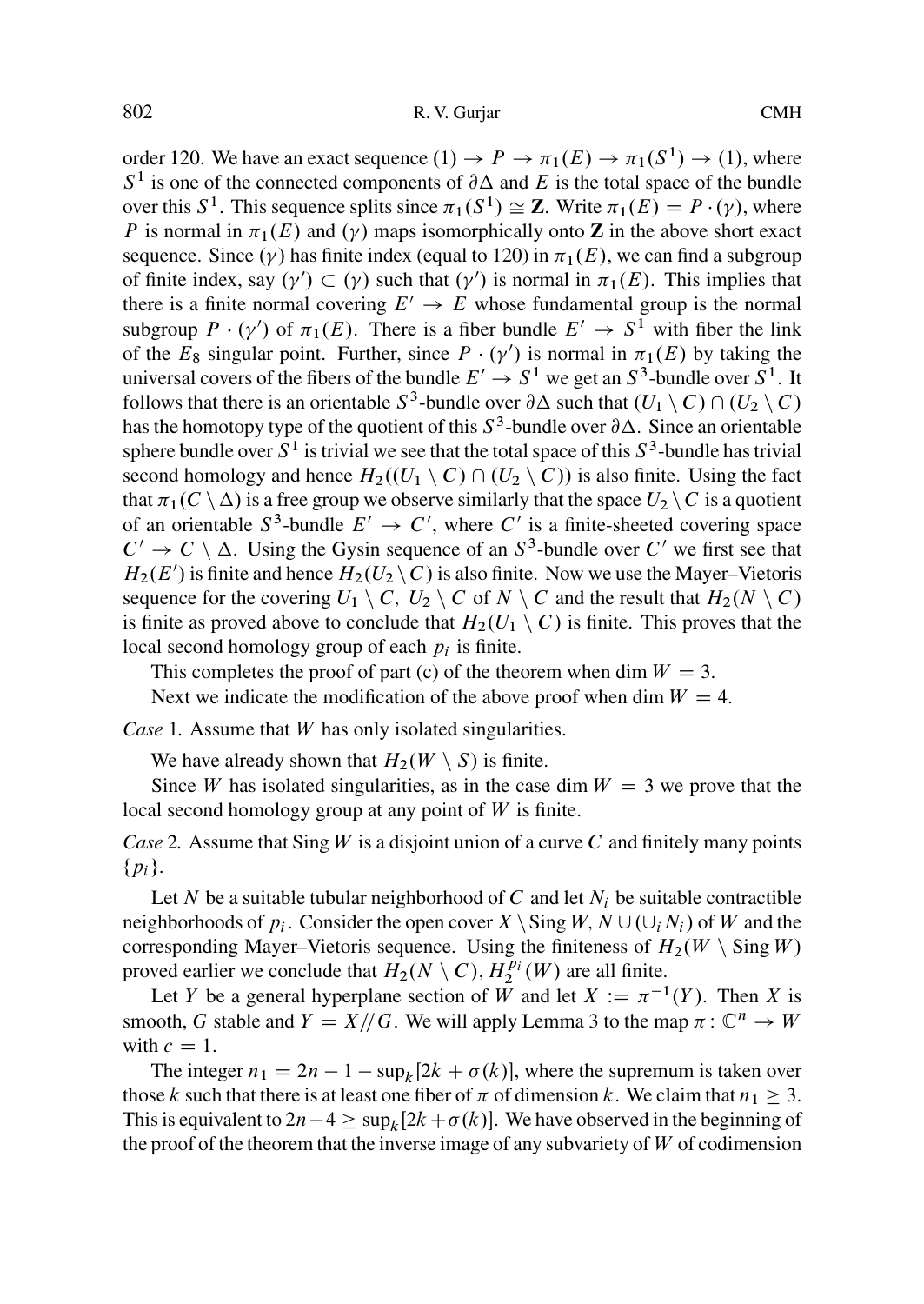$\geq 2$  has codimens[ion](#page-13-0)  $\geq 2$  in  $\mathbb{C}^n$ . Since dim  $W \geq 4$ , any fiber of  $\pi$  has codimension  $\geq$  2. This implies that  $k + \sigma(k) \leq n - 2$ , so that  $2k + 2\sigma(k) \leq 2n - 4$ .<br>Now by Lamma 2,  $H(X) = (0)$  for  $i = 1, 2$ . Similarly,  $\sigma(X) =$ 

Now by Lemma 3,  $H_i(X) = (0)$  for  $i = 1, 2$ . Similarly,  $\pi_1(X) = (1)$  so that a smooth compactification of  $X$  is also simply-connected and  $X$  does not have nonconstant regular invertible functions. Now for any smooth compactification  $\overline{X}$  of X we have  $H_1(\overline{X}) = (0)$ , so that  $Pic_0(\overline{X}) = 0$ . From  $H_1(X) = (0) = H_2(X)$ we observe that  $H^2(X) = (0)$ . The group  $\hat{H}^2(X)$  defined in [5], §1, is a subgroup of  $H<sup>2</sup>(X)$ , which in our situation is trivial. Now it follows that the coordinate ring of X is a UFD ([5], Corollary 1.20). Since G is connected and semisimple, as seen in the beginning, the coordinate ring of  $Y$  is also a UFD. Now  $Y$  has isolated singularities. Let  $p \in Sing Y$ . By Lemma 1 the homomorphism  $H_2^p(Y) \to H_2^p(W)$ <br>is an isomorphism. It suffices to show that  $H^p(Y)$  is finite. The inverse image in is an isomorphism. It suffices to show that  $H_2^p(Y)$  is finite. The inverse image in X of any subvariety of codimension  $\geq 2$  of Y has codimension  $\geq 2$  in X. From this we see that there are only finitely many points in  $Y$  whose inverse image has codimension 2 in  $X$ .

Let Z be a general linear space section of X of dimension 3. By Bertini's theorem Z is smooth and irreducible. By abuse of notation we denote  $\pi: Z \to Y$  to be the restriction morphism. Now  $\pi$  is a generically finite morphism and there are only finitely many points, say  $p_1, p_2, \ldots, p_r$ , in Y whose inverse image in Z is codimension 2 (the intersection of  $Z$  with some codimension 2 subvarieties of  $X$ ), i.e. it is 1-dimensional. Let  $p = p_1$ . If  $\pi^{-1}(p)$  is finite then Y has a quotient singularity at n and hence  $H^p(Y)$  is finite. So let  $D := \pi^{-1}(p)$ . Then D is a singularity at p and hence  $H_2^p(Y)$  is finite. So let  $D := \pi^{-1}(p)$ . Then D is a (possibly reducible) curve. Since  $\pi$  is generically finite we infer that there are finitely (possibly reducible) curve. Since  $\pi$  is generically finite we infer that there are finitely many irreducible divisors  $\Delta_1$ , ...,  $\Delta_l$  in Y such that  $\pi$  restricts to a proper morphism with finite fibers  $Z \setminus \pi^{-1}(\cup \Delta_i) \to Y \setminus (\cup \Delta_i)$ . Since we are only interested in the topology of a small neighborhood of n we will assume for simplicity, that n is the topology of a small neighborhood of  $p$  we will assume, for simplicity, that  $p$  is the only singular point of Y and  $p \in \Delta_i$  for each i.

Let U be a suitable Stein contractible neighborhood of p in Y. Each  $\Delta_i$  is a principal divisor in  $Y$  since the coordinate ring of  $Y$  is a UFD.

We use Lemma 1. If  $H$  is a general hyperplane section of  $U$ , not passing through p, then the natural map  $H_2(H) \to H_2(U \setminus \{p\})$  is a surjection. H is a 2-dimensional Stein manifold. Since each  $\Delta_i$  is a principal divisor, by the proof of Lemma 4 we see that the map  $H_2(H \setminus \cup \Delta_i) \rightarrow H_2(H)$  is a surjection. Hence the composite map  $H_2(H \setminus \cup \Delta_i) \to H_2(U \setminus \{p\})$  is also a surjection. Let T be a suitable tubular neighborhood of D in Z such that D is a strong deformation retract of T and  $\pi(T) \subset$ U. It follows that  $H_2(T) = (0)$ . Let  $U_1 \subset U$  be a slightly smaller neighborhood of p which is a strong deformation retract of U, so that  $H_2(U_1 \setminus \{p\}) \cong H_2(U \setminus \{p\}).$ By shrinking  $U_1$  we can assume that the inverse image  $\pi^{-1}(U_1)$  is contained in T. The map  $H_2(\pi^{-1}((H \cap U_1) \setminus \cup \Delta_i)) \to H_2((H \cap U_1) \setminus \cup \Delta_i)$  has image of finite index since the morphism  $\pi^{-1}((H \cap U_1) \setminus \cup \Delta_i) \to (H \cap U_1) \setminus \cup \Delta_i$  is proper with index since the morphism  $\pi^{-1}((H \cap U_1) \setminus \cup \Delta_i) \to (H \cap U_1) \setminus \cup \Delta_i$  is proper with finite fibers. Hence the composite map  $H_2(\pi^{-1}((H \cap U_1) \setminus \cup \Delta_i)) \to H_2(U \setminus \{n\})$ finite fibers. Hence the composite map  $H_2(\pi^{-1}((H \cap U_1) \setminus \cup \Delta_i)) \to H_2(U \setminus \{p\})$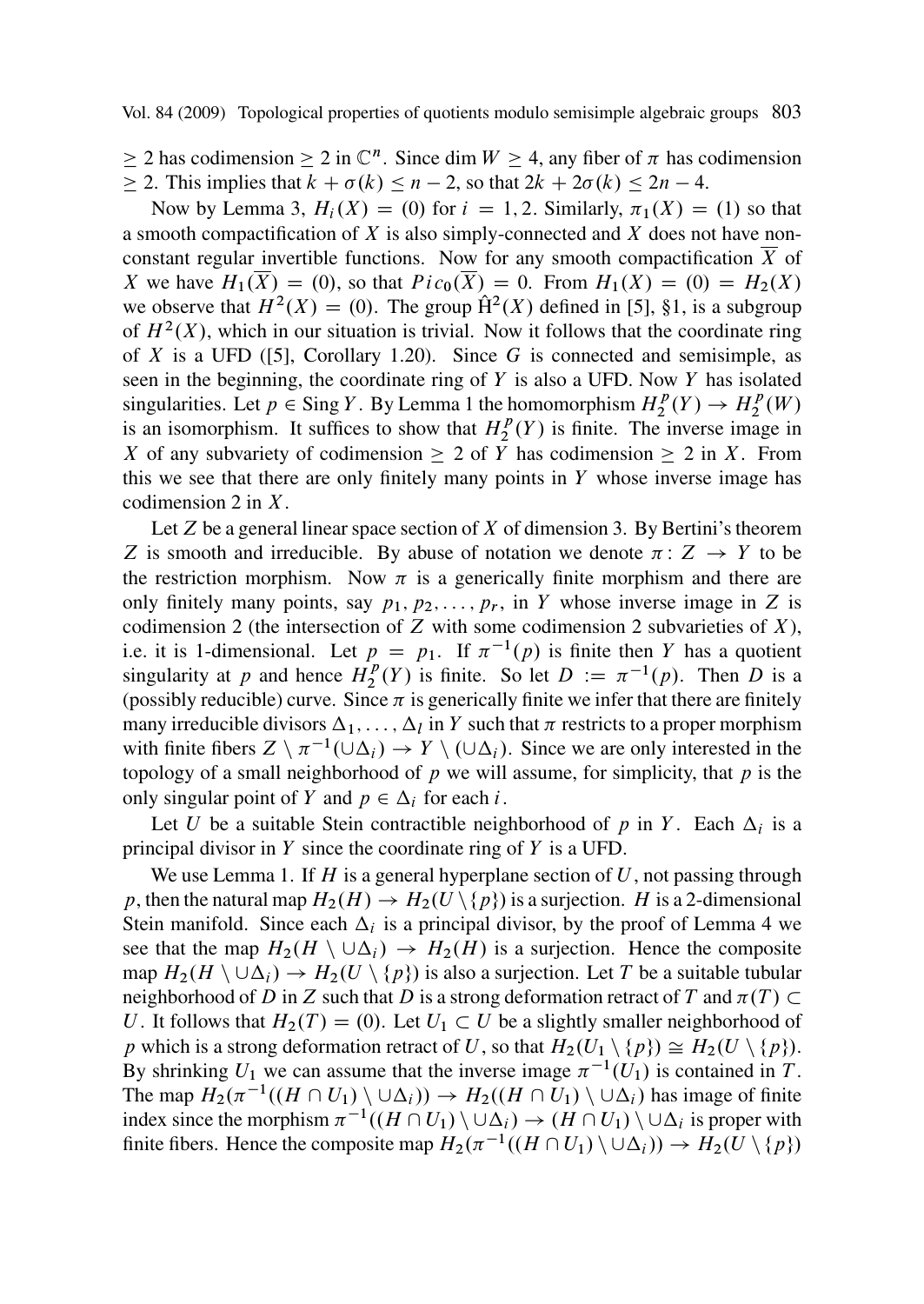also has image of finite index. Now  $H_2(T \setminus D) = (0)$  since D is an affine curve and has codimension  $\geq 2$  in T. The map  $H_2(\pi^{-1}((H \cap U_1) \setminus \cup \Delta_i)) \to H_2(U \setminus \{p\})$ <br>factors through  $H_2(T \setminus D)$  which is trivial. Hence we conclude that  $H_2(U \setminus \{p\})$ factors through  $H_2(T \setminus D)$ , which is trivial. Hence we conclude that  $H_2(U \setminus \{p\})$ is finite.

This completes the [pro](#page-13-0)of of Case 2.

*Case* 3*.* Assume finally that Sing W contains a surface S.

A general hyperplane section  $W \cap L_1$  is Gorenstein of dimension 3 and has rational singularities. Its singular locus is Sing  $W \cap L_1$ . In the terminology of [19],  $W \cap L_1$  is a Gorenstein canonical singularity. Another general hyperplane section gives  $W \cap L_1 \cap L_2$ , which is also Gorenstein and has rational singularities. As seen before, the singularities of  $W \cap L_1 \cap L_2$  are  $E_8$ -singularities. At any such point  $W \cap L_1 \cap L_2$  is topologically a manifold. Using the observation that RDPs have no moduli, it is shown in [19], Corollary 1.14, that outside a codimension 3 subvariety, say F, W is locally analytically a product of an RDP and the unit disc in  $\mathbb{C}^2$ . Now F is a disjoint union of a curve  $C \subset W$  and a finite set of points such that any point  $p \notin F$  is either a smooth point of W or W is locally analytically a product (disc in  $\mathbb{C}^2$ )  $\times$  germ of  $E_8$ . Hence  $H_2^p(W)$  is trivial for any such point p. Clearly  $W$  is a topological manifold at any point in  $W \setminus F$ . We prove that  $H^p(W)$  is finite W is a topological manifold at any point in  $W \setminus F$ . We prove that  $H_2^p(W)$  is finite<br>for any  $p \in C$  exactly by the same argument as in Case 2. for any  $p \in C$  exactly by the same argument as in Case 2.

This completes the proof of assertion (c) of the theorem when dim  $W = 4$ .

Consider the case when dim  $W > 4$ . We will indicate the proof when dim  $W = 5$ and leave the general case to the reader.

Arguing as in the case dim  $W = 4$  above, we see that there is a codimension 3 subvariety, say F, of W such that W is at any point  $p \in W \setminus F$  locally analytically a product (disc in  $\mathbb{C}^3$ )  $\times$  germ of  $E_8$  singularity. In particular, W is a topological manifold at any point in  $W \setminus F$ . Now F is a union of a surface S, a curve C and finitely many points not contained in  $S \cup C$ . We prove that  $H_2(W \setminus F)$  is finite as before. We ignore the finitely many isolated points in  $F$ . Next, if  $N$  is a suitable tubular neighborhood of F in W then using a Mayer–Vietoris sequence for the cover  $(W \backslash F)$ , N we deduce that the natural map  $H_2(N \backslash F) \to H_2(N)$  is an isomorphism.

Let  $Y := W \cap L$ , where L is a general linear subspace of  $\mathbb{C}^N$  of codimension 2. Let  $X := \pi^{-1}(Y)$ . Now dim  $Y = 3$  and  $Y \cap F$  is a finite set of points. If we apply I emma 3 with  $c = 2$  then we see as in the proof of Case 2 (when dim  $W = 4$ ) that Lemma 3 with  $c = 2$  then we see as in the proof of Case 2 (when dim  $W = 4$ ) that the pair  $(\mathbb{C}^n, X)$  is 3-connected. Then  $H_i(X) = (0)$  for  $i = 1, 2$ , the coordinate ring of X is a UFD and has no regular invertible functions. This implies as in the proof of Case 2 (dim  $W = 4$ ) that the coordinate ring of Y is a UFD, the inverse image of any codimension  $\geq 2$  subvariety of Y has codimension  $\geq 2$  in X, etc. We prove that  $H_2^p(Y)$  is finite exactly as in the proof of Case 2 (dim  $W = 4$ ). Finally, using Lemma 1 we deduce that  $H^p(W)$  is finite Lemma 1 we deduce that  $H_2^p(W)$  is finite.

This completes the proof of the theorem.  $\Box$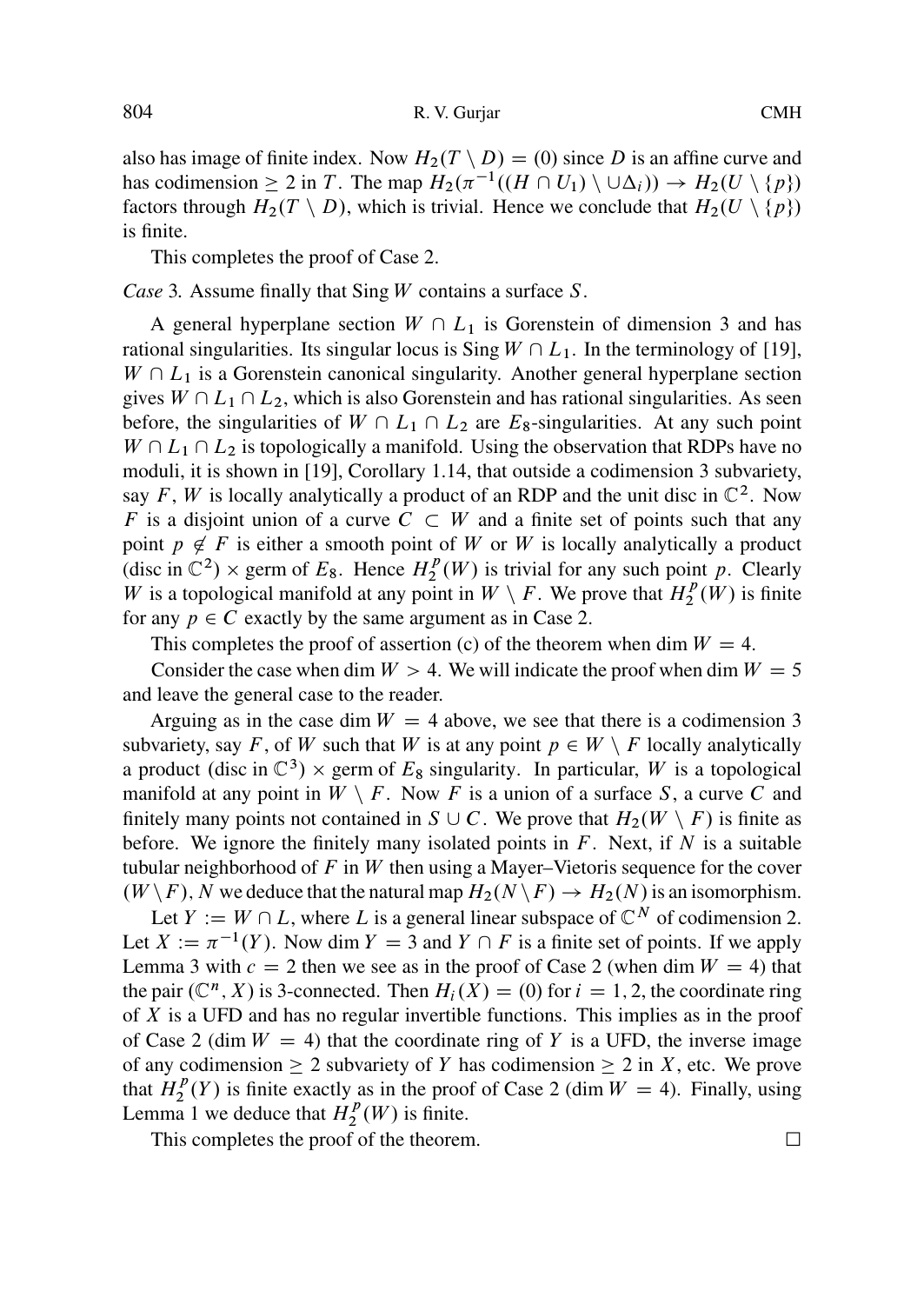<span id="page-12-0"></span>**Remark.** T. N. Venkataramana has shown us an interesting construction of the following phenomenon.

Let  $\Gamma$  be a non-trivial finite perfect group. Then there is a suitable linear action of  $G = SL(N, \mathbb{C})$  (for  $N >> 0$ ) on  $\mathbb{C}^N$  such that for a suitable point p in  $\mathbb{C}^N/\!/G$ the local fundamental group of  $\mathbb{C}^N$  // G at p is  $\Gamma$ . On the other hand, it is eas[y t](#page-13-0)o see from our proof that in assertion (a) of the theorem the local fundamental group at the vertex in  $\mathbb{C}^N$  // G is trivial.

#### **3. Proof of the corollary**

Let G,  $W=\mathbb{C}^n/\!/ G$ ,  $p\in W$  be as in the statement of the corollary of the theorem as stated in the Introduction. As remarked in the beginning  $W$  has rational singularities. For rational singularities (in arbitrary dimension) Flenner has shown ([4], §6, Satz 6.1) that the analytic local ring  $\mathcal{O}_{W,p_{an}}$  is a UFD if and only if there exists a fundamental system of Stein contractible neighborhoods  $U$  of  $p$  in  $W$  such that  $H^2(U \setminus \text{Sing } W) = (0)$ . This is equivalent to the two conditions  $H_1(U \setminus \text{Sing } W)$ is torsion-free and  $H_2(U \setminus \text{Sing } W)$  is finite. By the parts (a) and (c) of the theorem these are both true for  $W$ .

**An example.** Let  $\mathbb{C}^*$  act on  $\mathbb{C}^4$  by  $\rho_t(X_1, X_2, X_3, X_4) = (tX_1, tX_2, t^{-1}X_3, t^{-1}X_4)$ .<br>The ring of invariants is  $\mathbb{C}[X, X_2, X_3, X_4, X_5, X_6, X_7]$ . The corresponding affine The ring of invariants is  $\mathbb{C}[X_1X_3, X_1X_4, X_2X_3, X_2X_4]$ . The corresponding affine variety  $W := \mathbb{C}^4/\!/\mathbb{C}^*$  is the hypersurface  $\{Y_1Y_2 - Y_3Y_4 = 0\} \subset \mathbb{C}^4$ . Clearly W is homogeneous and has an isolated singular point at the vertex  $w$ . The inverse image of homogeneous and has an isolated singular point at the vertex w. The inverse image of w in  $\mathbb{C}^4$  has codimension 2. Hence  $\pi_1^w(W) = (1)$ . It is easy to see that  $H_2^w(W)$  has rank  $> 0$ . Eurther  $\mathbb{C}[X, X_2, Y_1, Y_2, X_3, Y_2, Y_3]$  has infinite evolic divisor group rank > 0. Further,  $\mathbb{C}[X_1X_3, X_1X_4, X_2X_3, X_2X_4]$  has infinite cyclic divisor group.

It is proved in [18] that the affine 3-fold  $W'$  given by

$$
\{Y_1Y_2 - Y_3Y_4 + F(Y_1, Y_2, Y_3, Y_4) = 0\}
$$

in  $\mathbb{C}^4$  is a UFD if F is a sufficiently general homogeneous polynomial of large degree. The [analytic type of](http://www.emis.de/MATH-item?0336.57022) [the singular](http://www.ams.org/mathscinet-getitem?mr=0467795)ity of  $W'$  at the origin is the same is that of W, hence a rational singularity. The local ring of  $W'$  at the origin is a UFD but its completion has infinite divisor cl[ass group.](http://www.emis.de/MATH-item?0619.14029)

This example illustrates that the hypothesis on  $G<sup>0</sup>$  in the theorem is necessary.

### **References**

- [1] V. I. Arnold, Local normal forms of functions. *Invent. Math.* **35** (1976), 87–109. Zbl 0336.57022 MR 0467795
- [2] J. F. Boutot, Singularités rationelles et quotients par les groupes rèductifs. *Invent. Math.* **88** (1987), 65–68. Zbl 0619.14029 MR 0877006